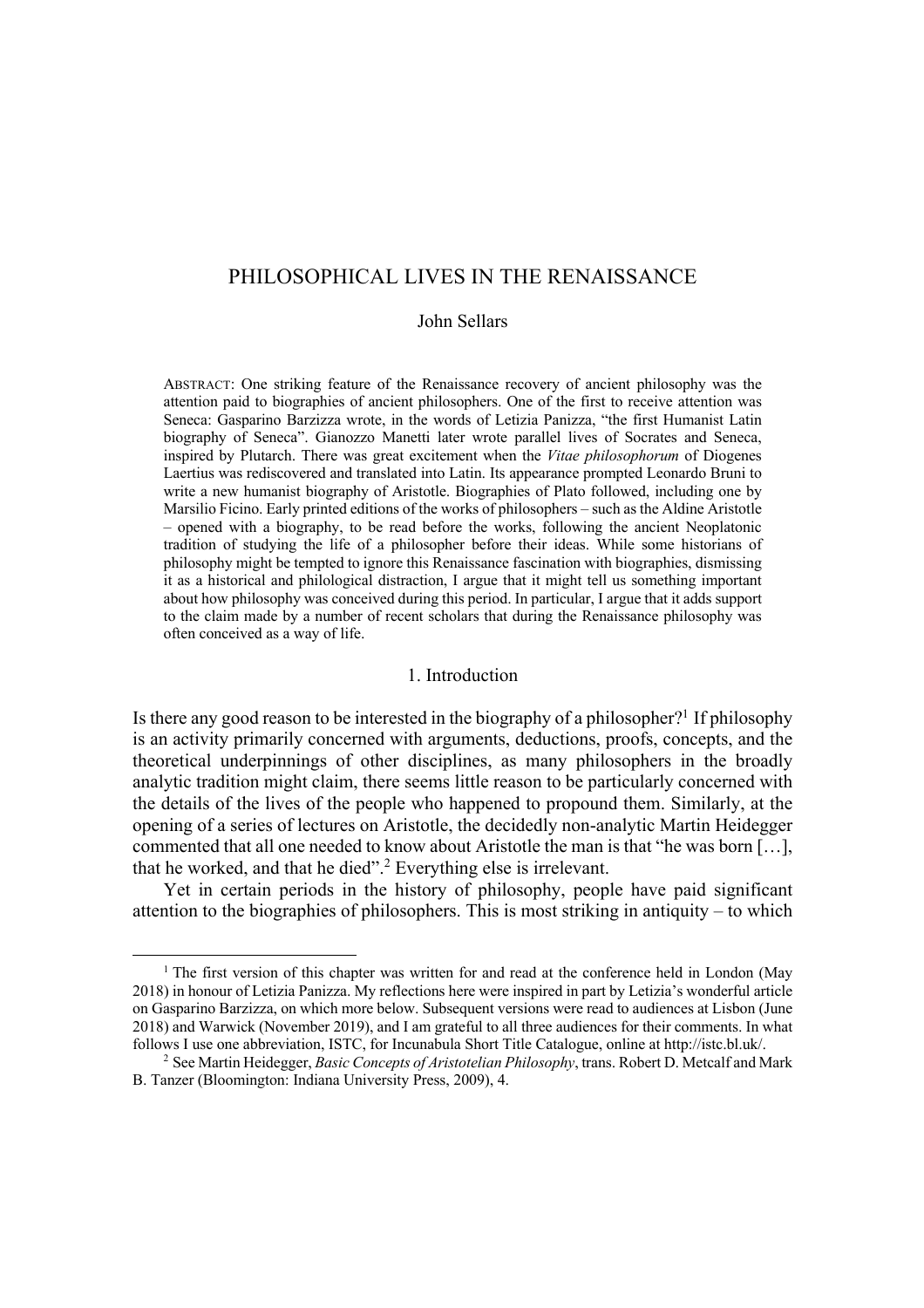we shall return shortly – but we also see this ancient preoccupation continue during the subsequent history of philosophy. In particular, we see a sustained interest in philosophical biographies during the Renaissance. This phenomenon is worthy of our attention, I suggest, for what it might tell us about how philosophy was conceived during the Renaissance. A common view among historians of philosophy in the Anglophone world is that the Renaissance is a slightly embarrassing period: the rich medieval Scholastic tradition is in a period of decline and fall, Ficino resurrects some of the more questionable aspects of late Neoplatonism (magic, theurgy, mysticism), while the humanists might talk a lot *about* philosophy but don't really engage in serious philosophical argument. <sup>3</sup> With regard to the latter, Paul Oskar Kristeller famously commented that the humanists were "on the whole neither good nor bad philosophers, but no philosophers at all".<sup>4</sup> After all, one of the things that some of the humanists did was to become really interested in biographies of philosophers, and why would a serious philosopher want to do that?

In recent years a number of commentators have tried to push back against this scepticism about the value of Renaissance philosophy by reflecting on alternative ways to conceptualize it. In particular, some have suggested that Pierre Hadot's account of ancient philosophy as a way of life may offer a helpful framework through which to approach the work of some Renaissance humanists.<sup>5</sup> The suggestion is that these humanists embraced that ancient way of thinking about philosophy themselves, having encountered it in the ancient texts they were reading. If they did, then perhaps this might help to explain why they became so interested in the biographies of philosophers. The life of a philosopher can hardly be irrelevant to philosophy understood as a way of life.

My own interest in this topic was prompted by reading Letizia Panizza's study of Gasparino Barzizza's Renaissance commentary on the *Letters* of Seneca. <sup>6</sup> As well as

<sup>3</sup> See, as just one example, the judgements in Robert Pasnau, *Metaphysical Themes 1274-1671* (Oxford: Clarendon Press, 2011), 93 and 419. 4 Paul Oskar Kristeller, "Humanism and Scholasticism in the Italian Renaissance," *Byzantion* <sup>17</sup>

<sup>(1944–45): 346–74,</sup> at 354. Later, in *Eight Philosophers of the Italian Renaissance* (Stanford: Stanford University Press, 1964), 4–5, Kristeller gave a more nuanced assessment, acknowledging that some of the humanists made at least some contribution to philosophy. For a recent discussion and assessment, see Jill Kraye, "Beyond Moral Philosophy: Renaissance Humanism and the Philosophical Canon," *Rinascimento* 56 (2016): 3–22. I have commented on this further in John Sellars, "Renaissance Humanism and Philosophy as a Way of Life," *Metaphilosophy* 51/2–3 (2020): 226–43. 5 See in particular Christopher Celenza, "What Counted as Philosophy in the Italian Renaissance? The

History of Philosophy, the History of Science, and Styles of Life," *Critical Inquiry* 39 (2013): 367–401, drawing on Pierre Hadot, *Philosophy as a Way of Life*, trans. Michael Chase (Oxford: Blackwell, 1995). I have discussed this approach further, including criticisms raised against it, in Sellars, "Renaissance Humanism and Philosophy as a Way of Life."

<sup>&</sup>lt;sup>6</sup> Letizia Panizza, "Gasparino Barzizza's Commentaries on Seneca's Letters," *Traditio* 33 (1977): 297–358. I also benefitted from reading Juliusz Domański, *La philosophie, théorie ou manière de vivre?*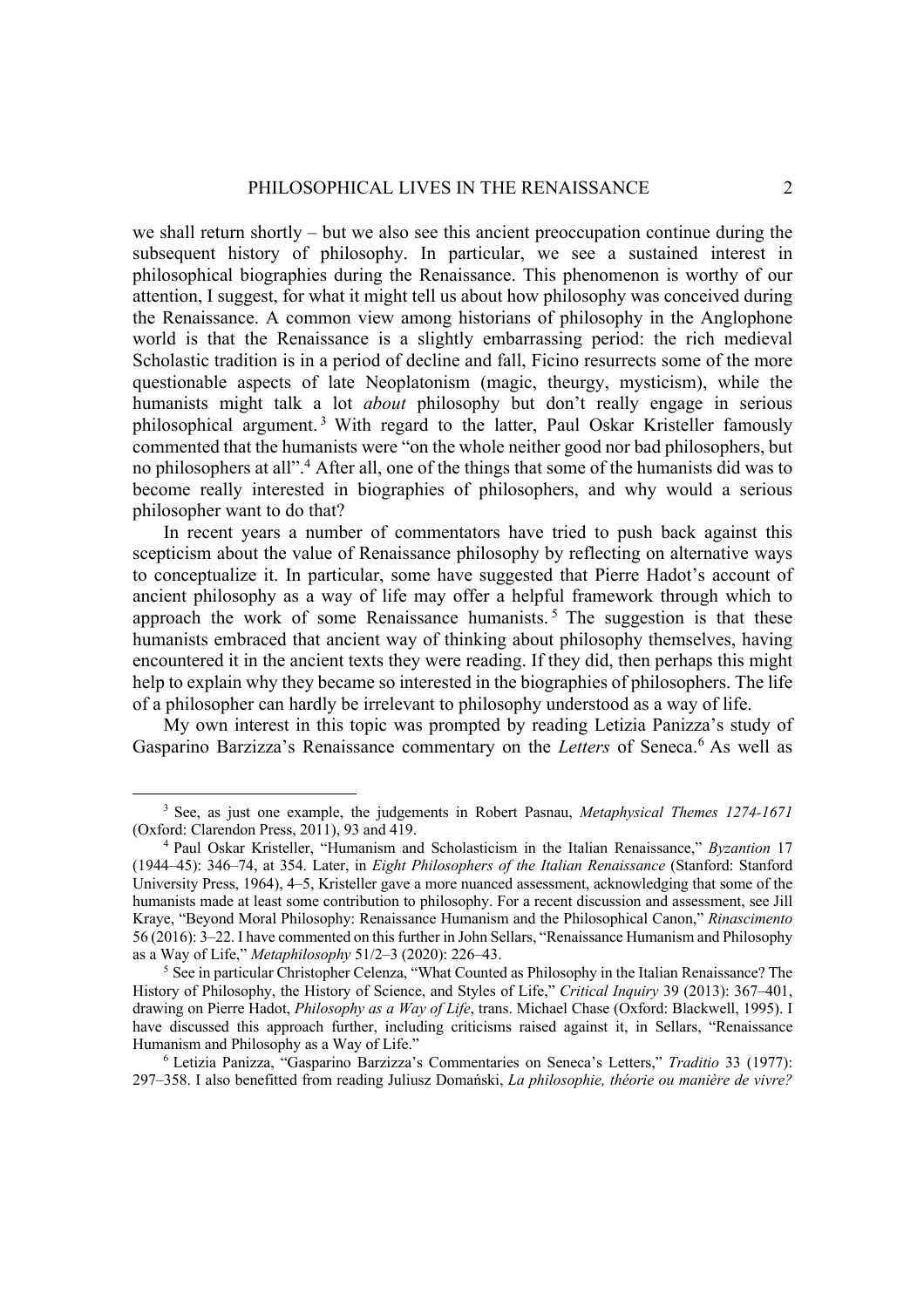writing a commentary on Seneca's *Letters*, Barzizza wrote "the first Humanist Latin biography of Seneca",<sup>7</sup> drawing on the recently rediscovered works of Tacitus. Barzizza's biography formed part of the introductory material to his commentary. I was struck by the way in which this echoed an ancient tradition of prefacing the study of a philosopher's works with an examination of their biography. We see this especially clearly in the late ancient Neoplatonic tradition, where it was commonplace to begin the study of Plato or Aristotle by reading an account of their life. <sup>8</sup> We also see a wider fascination with the biographies of philosophers in antiquity, particularly in the work of Diogenes Laertius, where a history of philosophy is written as a series of lives.<sup>9</sup>

There are a number of questions one might ask about this. What did people think one might gain from studying the biography of a philosopher? Why was it thought important to study the life of a philosopher before turning to their works? What light was the biography supposed to shed on the works? These sorts of questions are not often asked by ancient philosophy specialists who may be more inclined to dismiss ancient biographies of philosophers as mere unreliable anecdote. Indeed, Diogenes was once described as "that great ignoramus".<sup>10</sup> But even if it is true that such works are full of unreliable anecdote, the question remains why people in antiquity placed such weight on the study of these biographies and, in the present context, why people in the Renaissance did the same. As we shall see, a wide variety of people during the Renaissance became interested in the biographies of ancient philosophers – in both the ancient biographies of those philosophers and in writing their own new biographies as well.

# 2. Ancient Lives

Before turning to philosophical biographies in the Renaissance, it may first be useful to say a little more about their role in antiquity. It has been suggested that the ancient

*Les controverses de l'Antiquité à la Renaissance* (Fribourg: Éditions Universitaires Fribourg Suisse, 1996), esp. 102–4.<br><sup>7</sup> Panizza, "Gasparino Barzizza's Commentaries," 298.<br><sup>8</sup> See in particular Jaap Mansfeld, *Prolegomena: Questions to be Settled Before the Study of an Author*,

*or a Text* (Leiden: Brill, 1994). I have discussed this briefly in John Sellars, *The Art of Living: The Stoics on the Nature and Function of Philosophy* (Aldershot: Ashgate, 2003), 21–31. 9 On Diogenes Laertius and philosophy as a way of life, see Giuseppe Cambiano, "Diogenes Laertius

and Philosophical Lives in Antiquity," in Diogenes Laertius, *Lives of the Eminent Philosophers*, ed. James Miller (New York: Oxford University Press, 2018), 574–7. This way of writing the history of philosophy continued into the middle ages; see the *Liber de vita et moribus philosophorum*, once attributed to Walter Burley, edited in Hermann Knust, *Gualteri Burlaei Liber de Vita et Moribus Philosophorum* (Tübingen: Litterarischen Verein in Stuttgart, 1886). On Diogenes Laertius as a source for Pseudo-Burley, see Tiziano Dorandi, *Laertiana: Capitoli sulla tradizione manoscritta e sulla storia del testo delle Vite dei filosofi di Diogene Laerzio* (Berlin: Walter de Gruyter, 2009), 205–12. 10 Werner Jaeger, *Paideia: The Ideals of Greek Culture, III: The Conflict of Cultural Ideals in the Age* 

*of Plato*, trans. Gilbert Highet (Oxford: Blackwell, 1945), 330.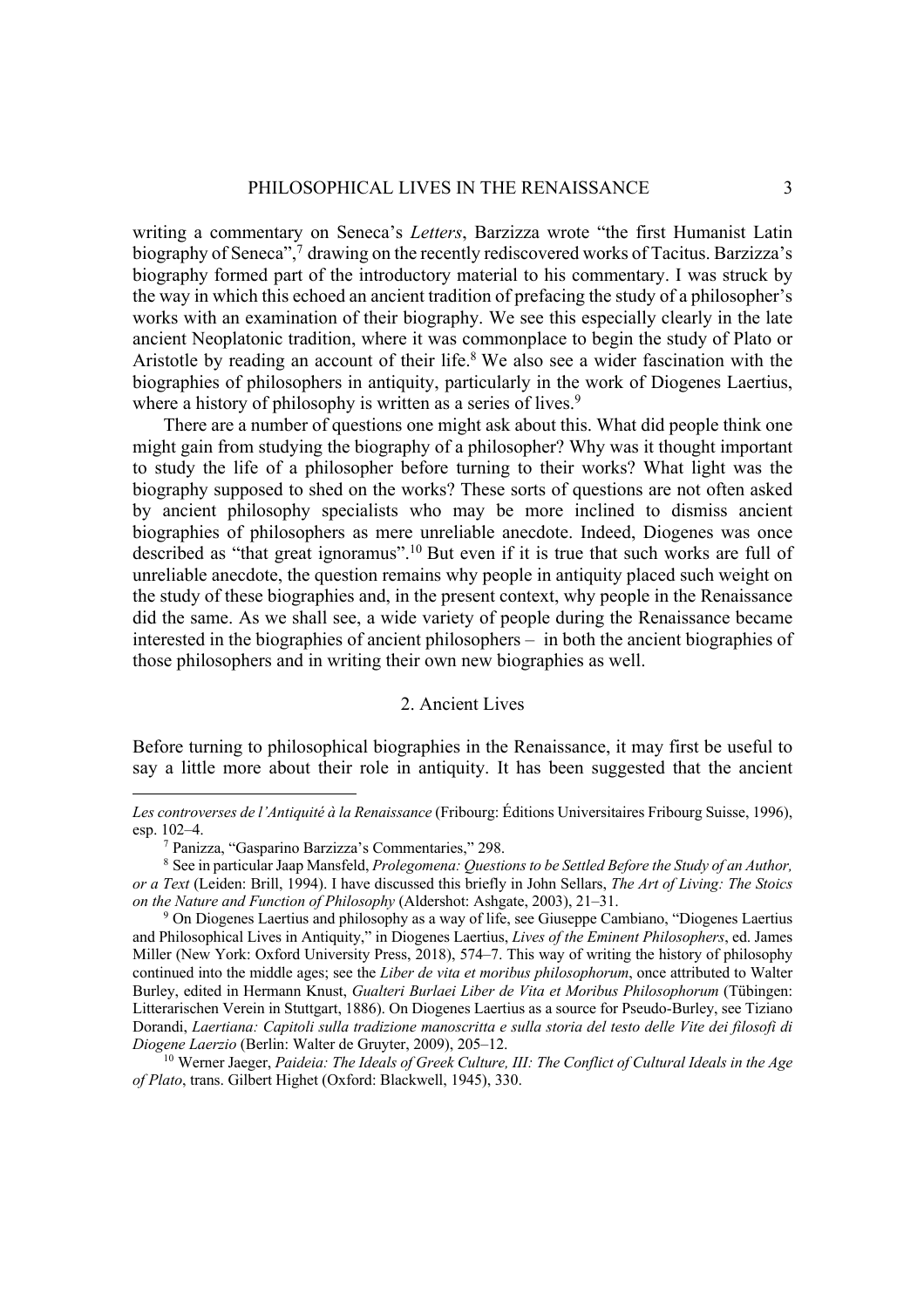preoccupation with philosophical biography began in the wake of Socrates. <sup>11</sup> That Socrates wrote nothing himself meant that his ideas needed to be recorded by others, primarily in dialogues written not just by Plato but by numerous other authors as well, along with more anecdotal accounts of his life such as we find in Xenophon. These records of what Socrates supposedly said, composed in the early fourth century BC not long after his death, claim to report not just the things Socrates said (or may have said), not just his philosophical views, but also his behaviour. We are not just told that Socrates argued that one ought to obey the laws of the *polis* in which one lives; we are also given a dramatic account of how he was prepared to live according to this principle even at the cost of his own life. What we get, then, are not just arguments in favour of certain philosophical positions but also accounts of Socrates putting his philosophy into practice. In the early Platonic dialogues we see Socrates insisting on the value of harmony between an individual's words and their deeds,<sup>12</sup> while in the *Apology* we see Socrates lay out his conception of philosophy as something that ought to shape one's life, while at the same time showing us what that might actually entail through his behaviour during his trial.<sup>13</sup>

That Socratic image of philosophy as a way of life comes to the fore with a number of subsequent philosophers. It is especially clear with the Cynics, who, following Socrates, see philosophy as a matter of virtuous deeds rather than words.<sup>14</sup> For philosophers who think this, accounts of their behaviour gain a new importance. The anecdotes surrounding Diogenes of Sinope are far from incidental to an understanding of his philosophy. That might in part simply reflect the fact that his own written works are lost, but there is more to it than merely that. The anecdotes that we have, primarily from the biography in Diogenes Laertius, are the perfect vehicle for the practical moral lessons that he hopes to teach. Indeed, in antiquity a special literary genre developed of anecdotes designed to illustrate some specific moral or philosophical point, and this had its origins in accounts of Socrates and the Cynics.<sup>15</sup>

We see this focus on anecdote and biography continue throughout ancient philosophy, especially in connection with ancient philosophers who chose not to write, sometimes inspired by the example of Socrates though not always, and we might note Pyrrho and Epictetus as two well-known instances. In later antiquity we see this develop further and one particularly important example is Porphyry's *Life of Plotinus*, which he

<sup>11</sup> See in particular Albrecht Dihle, *Studien zur griechischen Biographie* (Göttingen: Vandenhoeck & Ruprecht, 1956), 13–34, and discussed briefly in Arnaldo Momigliano, *The Development of Greek Biography*, Expanded Edition (Cambridge, MA: Harvard University Press, 1993), 17 and 46–7.<br><sup>12</sup> See further Sellars, *The Art of Living*, 20.<br><sup>13</sup> I have discussed this further in John Sellars, "Plato's *Apology of Socrat* 

Text," Philosophy and Literature 38 (2014): 433–45.<br><sup>14</sup> See e.g. the anecdote involving Hegesias in Diogenes Laertius 6.48.<br><sup>15</sup> This is the *chreia* tradition, noted by Quintilian (*Institutio Oratoria* 1.9.3–5) and disc

Fredrik Kindstrand, "Diogenes Laertius and the *Chreia* Tradition," *Elenchos* 7 (1986): 217–43.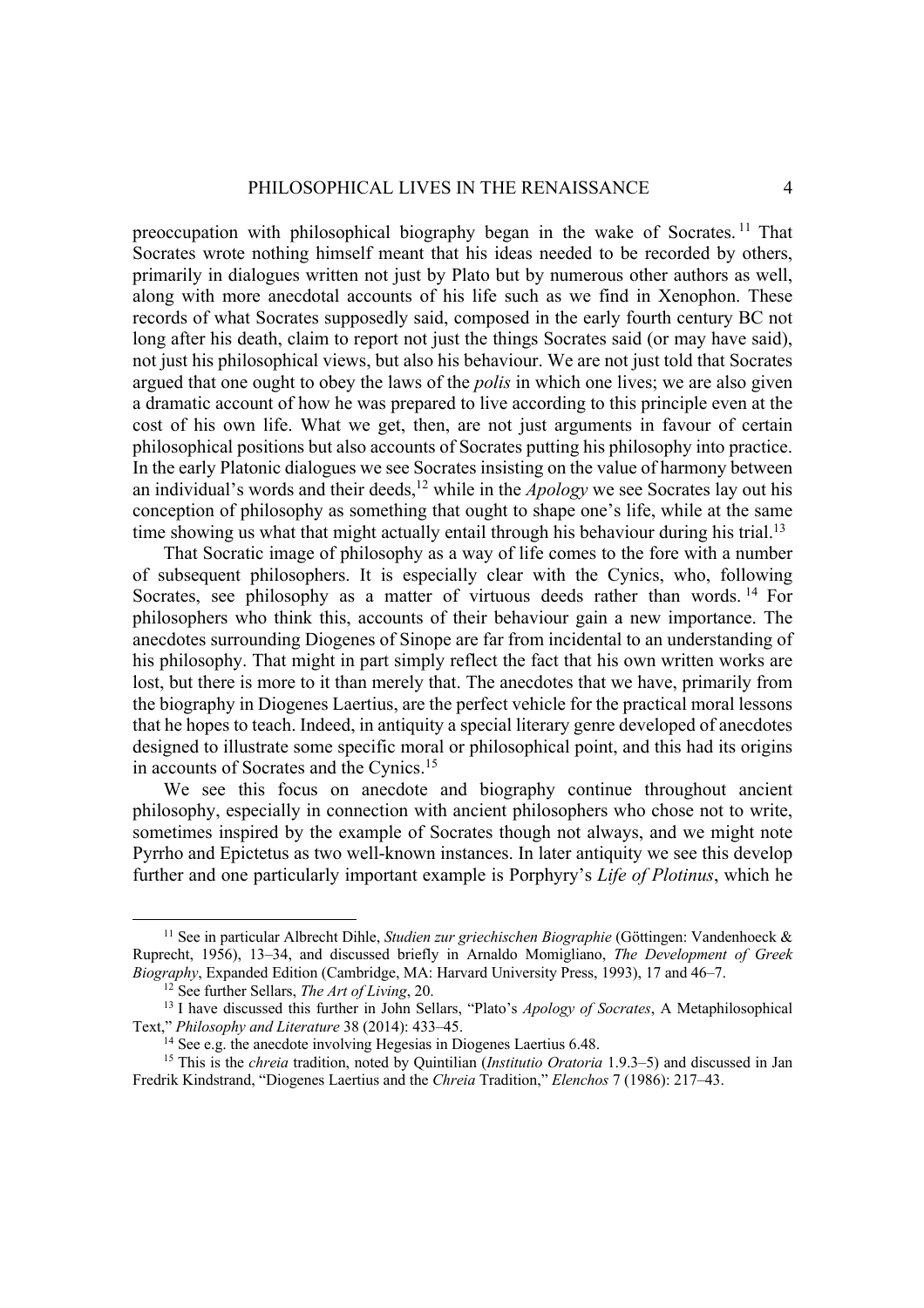attached to his edition of Plotinus's writings, the *Enneads*. Porphyry's biography sets the pattern for a philosophical life that is a mixture of scholarly apparatus and anecdotes claiming to recount the behaviour of the philosopher. Porphyry's account opens with an anecdote reporting that Plotinus refused to sit for portraits, exclaiming that it was already enough to be encased in an image, and he did not want an image of an image.<sup>16</sup> An anecdote such as this, read before the philosopher's works, would illustrate to a prospective student just what sort of transformation in attitude might follow from a thorough understanding of the texts about to be read.

Porphyry set the agenda for the subsequent Neoplatonic tradition. It quickly became standard to study the life of a philosopher before studying their works. In the Neoplatonic context, this primarily meant the lives of Plato and Aristotle, but we also find biographies of Pythagoras (by Iamblichus) and Proclus (by Marinus). In the case of Plato, Olympiodorus prefaced his commentary on the *Alcibiades*, which was the first of the Platonic dialogues to be read by students in the Neoplatonic curriculum, with a life of Plato.<sup>17</sup> And in the school of Ammonius, biographies of Aristotle circulated that were studied before turning to Aristotle himself.<sup>18</sup>

Thus, in antiquity great stress was placed on biographies of philosophers, both in what we might call the practical ethical tradition surrounding the Cynics and the more sober, scholastic tradition of the late ancient philosophical schools. We also find it among Latin philosophical authors who would prove to be so influential for the early humanists. Cicero, for instance, wrote in his *On Invention* that "one ought to estimate what a writer meant from the rest of his writings *and* from his acts, words, character, and life". <sup>19</sup> If one thinks that, then surely one must read the biography alongside the writings of a philosopher.

### 3. Lives of Seneca

It should not come as so surprising, then, to find that people with philosophical interests during the Renaissance, reading this ancient material, developed their own interests in biographies of ancient philosophers. Interest in the biography of Seneca received a fresh impetus in the wake of Boccaccio's discovery at Monte Cassino of a manuscript

<sup>&</sup>lt;sup>16</sup> See Porphyry, *Vita Plotini* 1, lines 5–10.<br><sup>17</sup> Olympiodorus' biography of Plato is translated and discussed in Olympiodorus, *Life of Plato and On Plato First Alcibiades 1-9*, trans. Michael Griffin (London: Bloomsbury, 2015), esp. 43–6 and 72–7. <sup>18</sup> For discussion and editions of the ancient biographies of Aristotle see Ingemar Düring, *Aristotle in* 

*the Ancient Biographical Tradition* (Göteborg: Elanders, 1957). They are said to date back to a fourth century Neoplatonist called Ptolemy (Ptolemy the Obscure, as he was known in the Arabic tradition) and they continued to circulate during the Middle Ages (ibid., 469–72). The version used in Ammonius's school is now known as the *Vita Aristotelis Vulgata*, for which see ibid., 120–39.

<sup>&</sup>lt;sup>19</sup> Cicero, *De Inventione* 2.117: *qua in sententia scriptor fuerit, ex ceteris eius scriptis et ex factis, dictis, animo atque vita eius sumi oportebit*.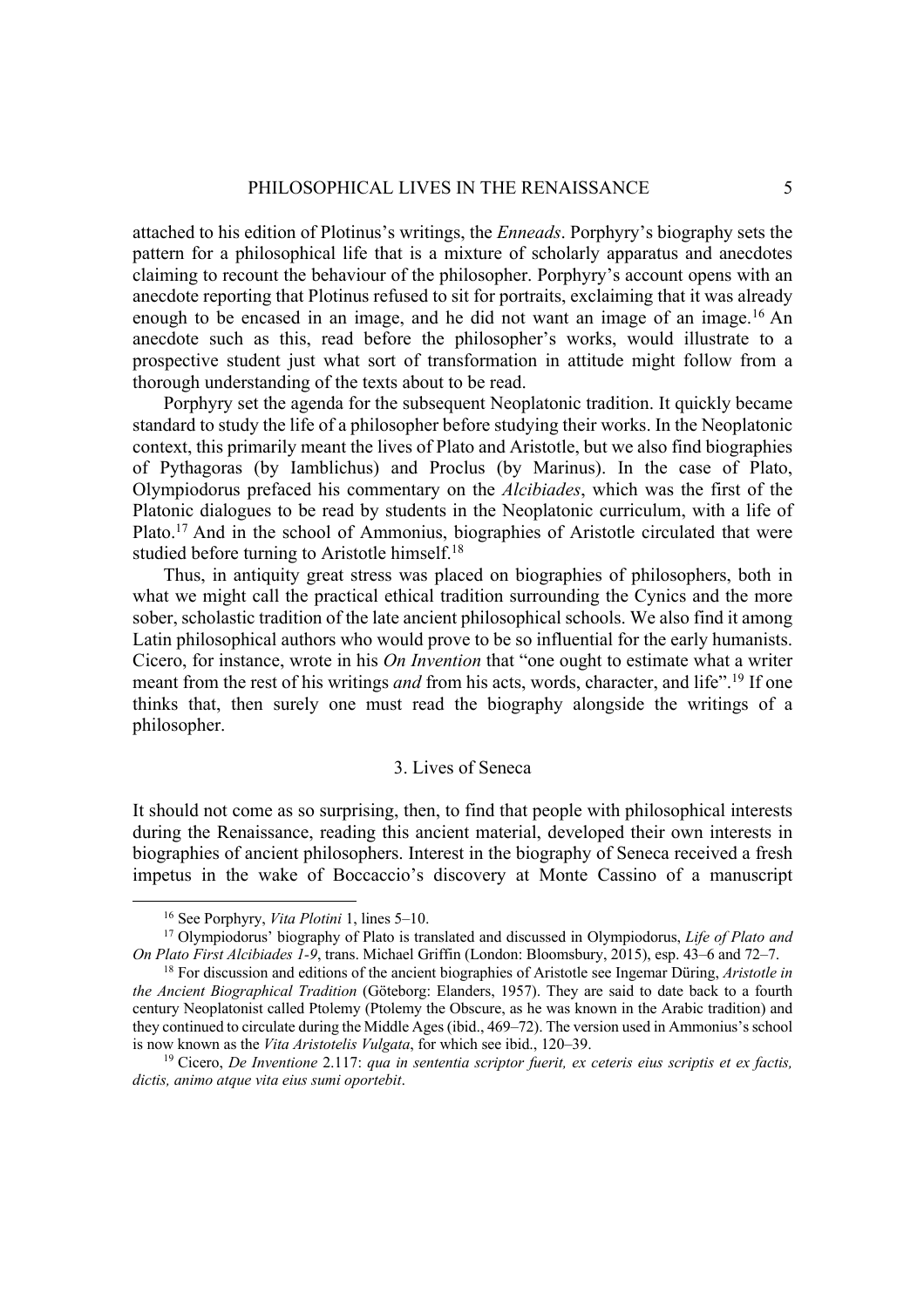preserving the *Annales* of Tacitus.<sup>20</sup> Seneca's reputation during the Middle Ages and early Renaissance was shaped in large part by Jerome's judgement in his short biography in *On Illustrious Men* (*De viris illustribus*), which was often reproduced in manuscripts containing Seneca's works.<sup>21</sup> Although brief, Jerome's remarks implicitly affirmed the authenticity of the correspondence between Seneca and St Paul and commented on the virtuous character of Seneca's moderate life (*continentissimae vitae fuit*).<sup>22</sup> If Jerome had described Seneca as a pagan equivalent of St Paul, Tacitus presented his death as a heroic martyrdom on a par with that of Socrates. Boccaccio drew on both of these accounts in his commentary on Dante's *Divina Commedia*, written in 1373–4. There, Dante had placed Seneca in Limbo as an unbaptized pagan (*Inferno* 4.141). Boccaccio tried to rescue Seneca from this fate by arguing that i) the correspondence with St Paul suggested that the apostle saw Seneca as a Christian and ii) that Jerome confirmed this judgement. The newly discovered testimony of Tacitus showed that Seneca's death was not really suicide, but an execution ordered by Nero, albeit one carried out by Seneca's own hands. Not only that, the pool in which Seneca opened his veins became, on Boccaccio's reading, a baptismal font in which Seneca was baptized before his death.<sup>23</sup> Thus, Seneca could be saved. A number of writers elaborated on these matters and wrote their own lives of Seneca, the most important of whom were Gasparino Barzizza and Giannozzo Manetti.<sup>24</sup>

The earliest of these, Gasparino Barzizza (1360–1431), wrote not only a biography of Seneca but also a commentary on the *Letters to Lucilius* and a commentary on the correspondence with St Paul. Although his commentaries on Seneca never made it into print, his biography was often included in fifteenth- and sixteenth-century editions of Seneca's works, although shortened and either printed anonymously or mistakenly attributed to Sicco Polenton.25 These works were the by-product of lecturing on Seneca at the University of Padua, at some time between 1407 and 1421. In his biography of the Stoic, Barzizza followed Boccaccio in claiming that Seneca was baptized moments before death, but then went one step further by claiming that the mixture of Seneca's own blood with the water constituted baptism by blood, i.e. martyrdom.<sup>26</sup> In the introduction to his commentary on the *Letters*, he praises Seneca as pre-eminent among ancient philosophers

<sup>&</sup>lt;sup>20</sup> For some discussion of this see Cornelia C. Coulter, "Boccaccio and the Cassinese Manuscripts of the Laurentian Library," Classical Philology 43 (1948):  $217-30$ .

<sup>&</sup>lt;sup>21</sup> See the discussion in James Ker, *The Deaths of Seneca* (New York: Oxford University Press, 2009), 182–5.<br><sup>22</sup> Jerome, *De Viris Illustribus* 12.

<sup>&</sup>lt;sup>23</sup> See Giovanni Boccaccio, *Boccaccio's Expositions on Dante's Comedy*, trans. Michael Papio (Toronto: University of Toronto Press, 2009), 234–5. 24 See Panizza, "Gasparino Barzizza's Commentaries," 317, and her "Biography in Italy from the

Middle Ages to the Renaissance: Seneca, pagan or Christian?," *Nouvelles de la Republique des Lettres* 2 (1984): 47–98. Further lives of Seneca were written by Sicco Polenton and Paolo Pompilio. 25 See Panizza, "Gasparino Barzizza's Commentaries," 337. 26 Ibid., 323–4.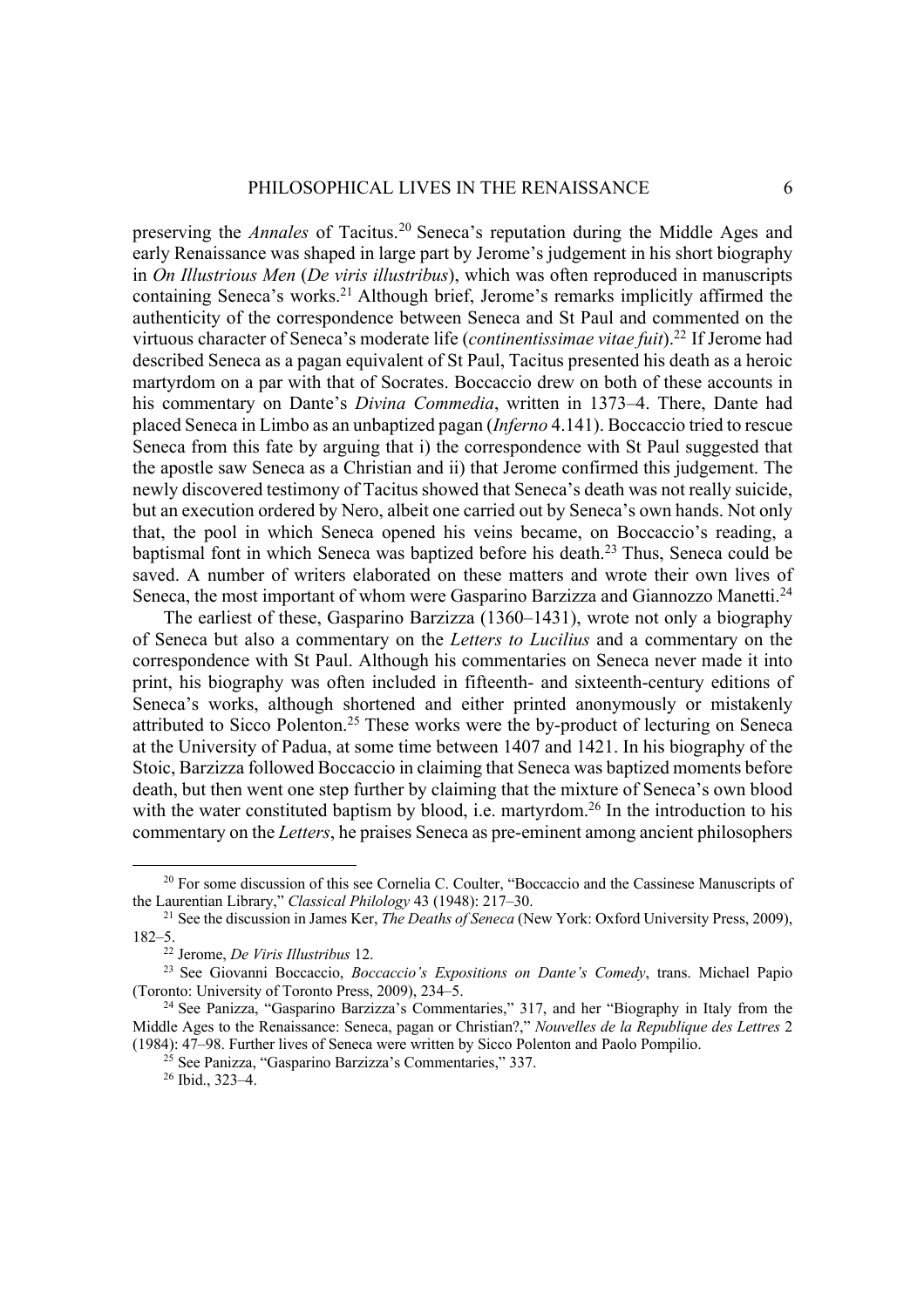for guidance about how to put theory into practice,  $27$  comparing him with Socrates. Seneca's moral philosophy offers both medicine for the soul and spiritual guidance which is second to that of no other ancient author.<sup>28</sup> Indeed, Seneca's pre-eminence above all other Greek and Latin authors is precisely because his philosophy is focused on practical questions about how to live well.<sup>29</sup>

In the case of Gianozzo Manetti (1396–1459) we find a life of Seneca paired with a life of Socrates, explicitly modelled on Plutarch's parallel Greek and Roman lives.<sup>30</sup> For Manetti, Seneca is the prince of Latin philosophers and the greatest moral philosopher.<sup>31</sup> He was a friend of St Paul and the author of not only those works now attributed to Seneca but also a range of other writings since judged to be spurious, as well as the rhetorical works now credited to his father. Manetti drew on a wide range of pagan and Christian authors for his biography, from Plutarch and Tacitus to Lactantius, Jerome, and Augustine. He explicitly presents Seneca as a Stoic, whose views he champions over those of the other philosophical schools, and he even suggests that Seneca was the master and leader (*magister et princeps*) of the Stoics.<sup>32</sup> Manetti also defended Seneca against charges of hypocrisy by arguing that his great wealth was not at odds with Stoic doctrine. For the Stoics, money was a mere "indifferent", not inherently good in itself, and not necessary for someone to live a good life. But, as something merely "indifferent", it was not something to be shunned either. On the contrary, it is perfectly natural, the Stoics argued, to pursue those things that contribute to one's self-preservation.<sup>33</sup> This focus on the practical value of Seneca's philosophy alongside sustained defences of his actions by Barzizza, Manetti, and others highlight the way in which many of those drawn to Stoicism in this period approached it, not as an abstract theoretical system, but rather as a philosophical way of life.

<sup>27</sup> See Barzizza, *Comentarii in Epistolas Senece*: *Prohemium*, in ibid., 352.

<sup>28</sup> See ibid., 352–3.

<sup>29</sup> See Barzizza, *Commentaria super Epistolas Senece*: *Vita Senecae*, in ibid., 349.

<sup>30</sup> See Giannozzo Manetti, *Biographical Writings*, ed. and trans. Stefano U. Baldassarri and Rolf Bagemihl (Cambridge, MA: Harvard University Press, 2003), with the reference to imitating Plutarch at 166–7. For discussion of Manetti's biographies see e.g. Manuela Kahle, "Spoliating Diogenes Laertius: Giannozzo Manetti's Use(s) on the *Lives of the Philosophers*," in *Biography, Historiography, and Modes of Philosophizing: The Traditions of Collective Biography in Early Modern Europe*, ed. Patrick Baker (Leiden: Brill, 2017), 39–57, with further references, although this focuses more on the biography of Socrates than Seneca.<br><sup>31</sup> See Manetti, *Biographical Writings*, 164–5 and 244–5 respectively.<br><sup>32</sup> See ibid., 270–1.<br><sup>33</sup> See ibid., 270–1.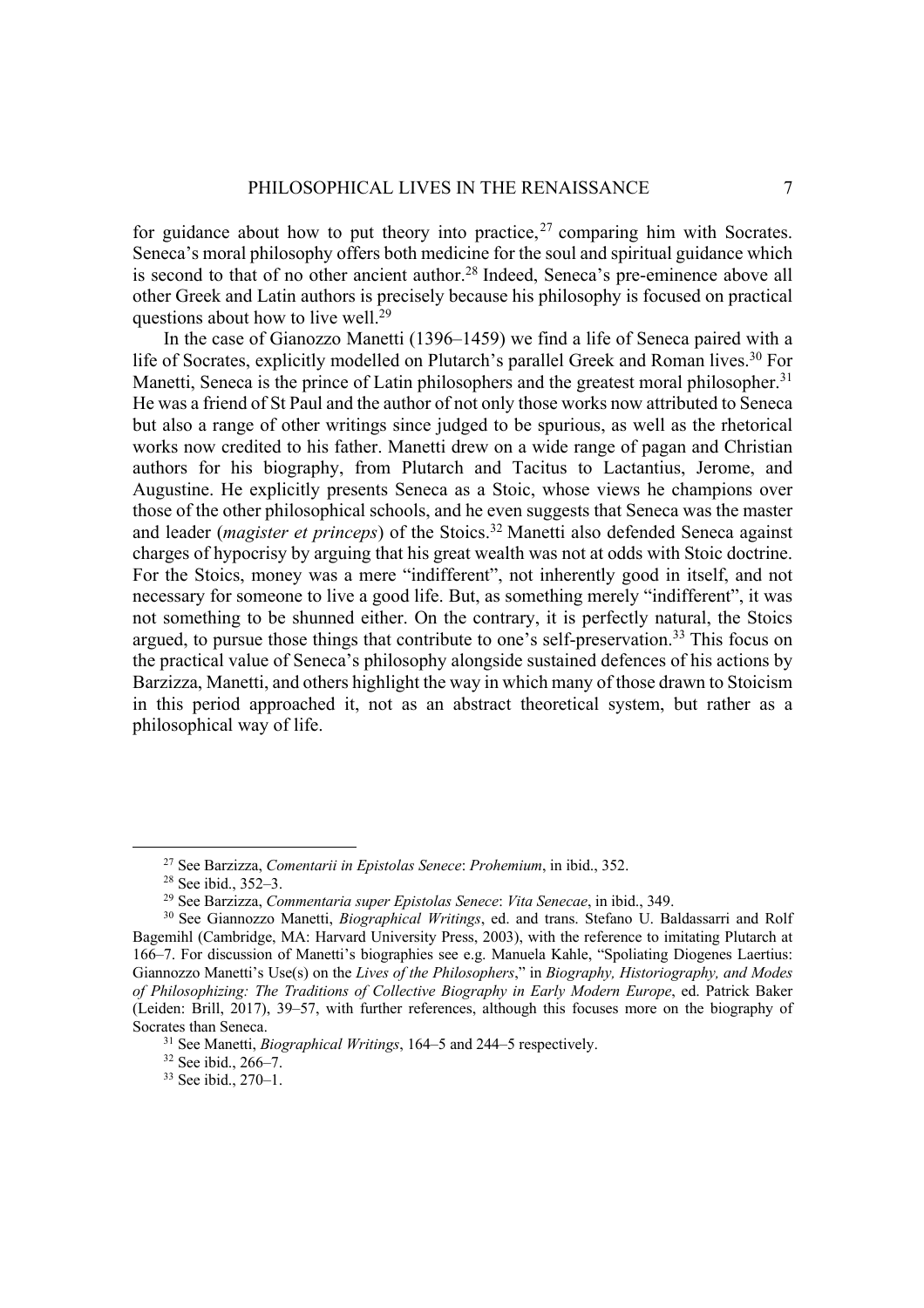# 4. The Rediscovery of Diogenes Laertius

The recovery of Tacitus was evidently an important moment for the study of Seneca, but the real revolution for the study of ancient philosophical lives surely came with the rediscovery, and eventual translation into Latin, of Diogenes Laertius. The key player in this was of course Ambrogio Traversari.34 He was encouraged to translate Diogenes's *Lives and Opinions of the Philosophers* by Antonio da Massa, the General of the Franciscans, who had acquired a manuscript of Diogenes during a trip to Constantinople in 1422–23, and visited Traversari with the text in 1424.35 Traversari also had access to another manuscript of the text, from the library of Guarino of Verona (to whom we shall return later), and he later tracked down a third. He seems to have made quick progress, having completed his translation of the first nine books, by 1425, leaving just the Epicurean Book 10 to do. The final completed version was presented to Cosimo de Medici in 1433.<sup>36</sup>

Traversari was a monk, with limited interest in pagan philosophy. In his dedicatory letter to Cosimo, he justified his work on the translation as an act of charity towards his friends who wanted to be able to read Diogenes in Latin.<sup>37</sup> However, his comments in the dedicatory letter that he sent to Niccolò Niccoli are, in the present context, more interesting. There he wrote the following about the lives of the ancient philosophers:

You come across in them much said with gravity and done with constancy, so that not just from their books does the inviolable truth derive confirmation, but the examples of their lives also add on incitement for virtue to our own religion.<sup>38</sup>

<sup>34</sup> On Traversari, see among others Charles L. Stinger, *Humanism and the Church Fathers: Ambrogio Traversari (1386-1439) and Christian Antiquity in the Italian Renaissance* (Albany: State University of New York Press, 1977), esp. 70–7. On his work on Diogenes Laertius, see Dorandi, *Laertiana*, 222–8, and his "Diogenes Laertius in Latin," in Diogenes Laertius, *Lives of the Eminent Philosophers*, ed. James Miller (New York: Oxford University Press, 2018), 585–8, esp. 586–7.<br><sup>35</sup> See Stinger, *Humanism and the Church Fathers*, 71.

<sup>35</sup> See Stinger, *Humanism and the Church Fathers*, 71. 36 This is now Laur. LXV 21 and is dated 8 February 1433. See Stinger, *Humanism and the Church Fathers*, 252–3; Dorandi, *Laertiana*, 222–3. The first printed edition appeared in Rome around 1472, by Georgius Lauer (ISTC id00219000), followed by an edition in Venice in 1475, by Nicolaus Jenson (ISTC id00220000).

<sup>37</sup> See Stinger, *Humanism and the Church Fathers*, 74. This letter was intended to serve as a preface to the translation (so Dorandi, "Diogenes Laertius in Latin," 587), although it was not always included: I have looked at the 1475 edition printed by Nicolaus Jenson (ISTC id00220000). There, the only opening letter is addressed to Oliverio, Cardinal of Naples. 38 I quote the translation of this letter in Stinger, *Humanism and the Church Fathers*, 75, who

reproduces the Latin text at 253: *Multa in his et dicta graviter, et facta constanter invenias; ut non modo ex eorum libris fidem inviolabilis veritas capiat, verum exemplis quoque religionis nostrae incitamentum virtutis accedat*.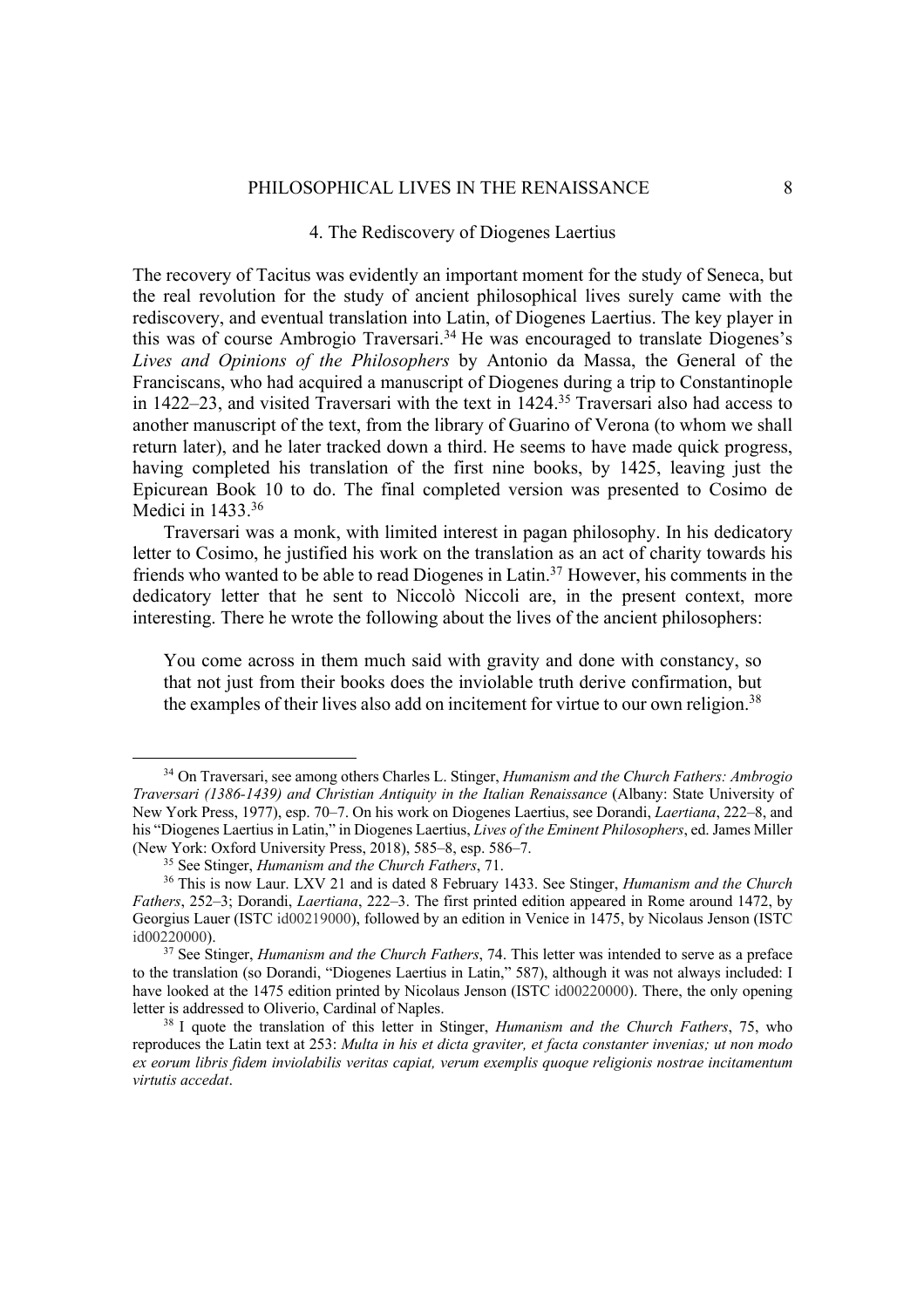He goes on to contrast the perfection of virtue among the pagan philosophers with the behaviour of his contemporary Christians, adding that "it should make a Christian blush and feel greatly ashamed if the philosopher of Christ exhibits this less than the philosopher of the world".<sup>39</sup> While admiring the lives of the pagan ancient philosophers, Traversari also counsels caution, lest someone might start to admire them "more strongly than is right". $40$ 

# 5. Bruni's Aristotle

The rediscovery of Diogenes Laertius not only enabled people to read his important collection of ancient biographies, it also inspired some to write their own new accounts. One of these was Leonardo Bruni, who wrote his own biography of Aristotle, competing it by 1430.<sup>41</sup> Bruni was certainly prompted by Traversari's work, although there has been some debate about precisely how. Bruni certainly didn't use Traversari's translation, although one commentator has suggested that he may have used the Greek manuscript of Diogenes in Traversari's possession.<sup>42</sup> A more recent account presents things quite differently, stressing that Bruni and Traversari were far from being friends.<sup>43</sup> On this account, Bruni was negatively influenced by the prospect of Diogenes's biography of Aristotle entering wider circulation once Traversari's translation was complete, for Diogenes' portrait was far from complimentary. In Diogenes' account, Aristotle is presented as an ungrateful pupil of Plato, embroiled in sexual scandals, who fled Athens in disgrace, and then committed suicide.<sup>44</sup> Bruni, already a devotee of Aristotle since his

<sup>39</sup> Stinger, *Humanism and the Church Fathers*, 75–6. 40 Ibid. 41 Bruni's *Vita Aristotelis* is printed in H. Baron, *Leonardo Bruni, Humanistisch-Philosophische Schriften* (Leipzig: Teubner, 1928), 41–9 (not in full), in Düring, *Aristotle in the Ancient Biographical Tradition*, 168–78, and Paolo Viti, *Opere letterarie e politiche di Leonardo Bruni* (Turin: Unione Tipografico-Editrice Torinese, 1996), 501–29 (with Italian translation). It is translated into English, with an introduction, in Gordon Griffiths *et al*., *The Humanism of Leonardo Bruni: Selected Texts* (Binghampton, NY: Medieval & Renaissance Texts & Studies, 1987), 283–92. For studies see Edmund Fryde, "The First Humanistic Life of Aristotle: The 'Vita Aristotelis' of Leonardo Bruni," in *Florence and Italy: Renaissance Studies in Honour of Nicolai Rubinstein*, ed. Peter Denley and Caroline Elam (London: Westfield College, 1988), 285–96, Gary Ianziti, "Leonardo Bruni and Biography: The *Vita Aristotelis*," *Renaissance Quarterly*  55 (2002): 805–32, and (a revised version of the last) Gary Ianziti, *Writing History in Renaissance Italy: Leonardo Bruni and the Uses of the Past* (Cambridge, MA: Harvard University Press, 2012), 147–66. On the date of completion, see *Epistulae* 6.2 in Leonardo Bruni, *Epistolarum Libri VIII*, ed. L. Mehus, 2 vols (Florence: Bernardi Paperini, 1741), 2:40–41.<br><sup>42</sup> See Fryde, "The First Humanistic Life of Aristotle," 286.<br><sup>43</sup> See Ianziti, *Writing History in Renaissance Italy*, 152, who calls Traversari Bruni's "nemesis".<br><sup>44</sup> See D

*Renaissance Italy*, 153–4.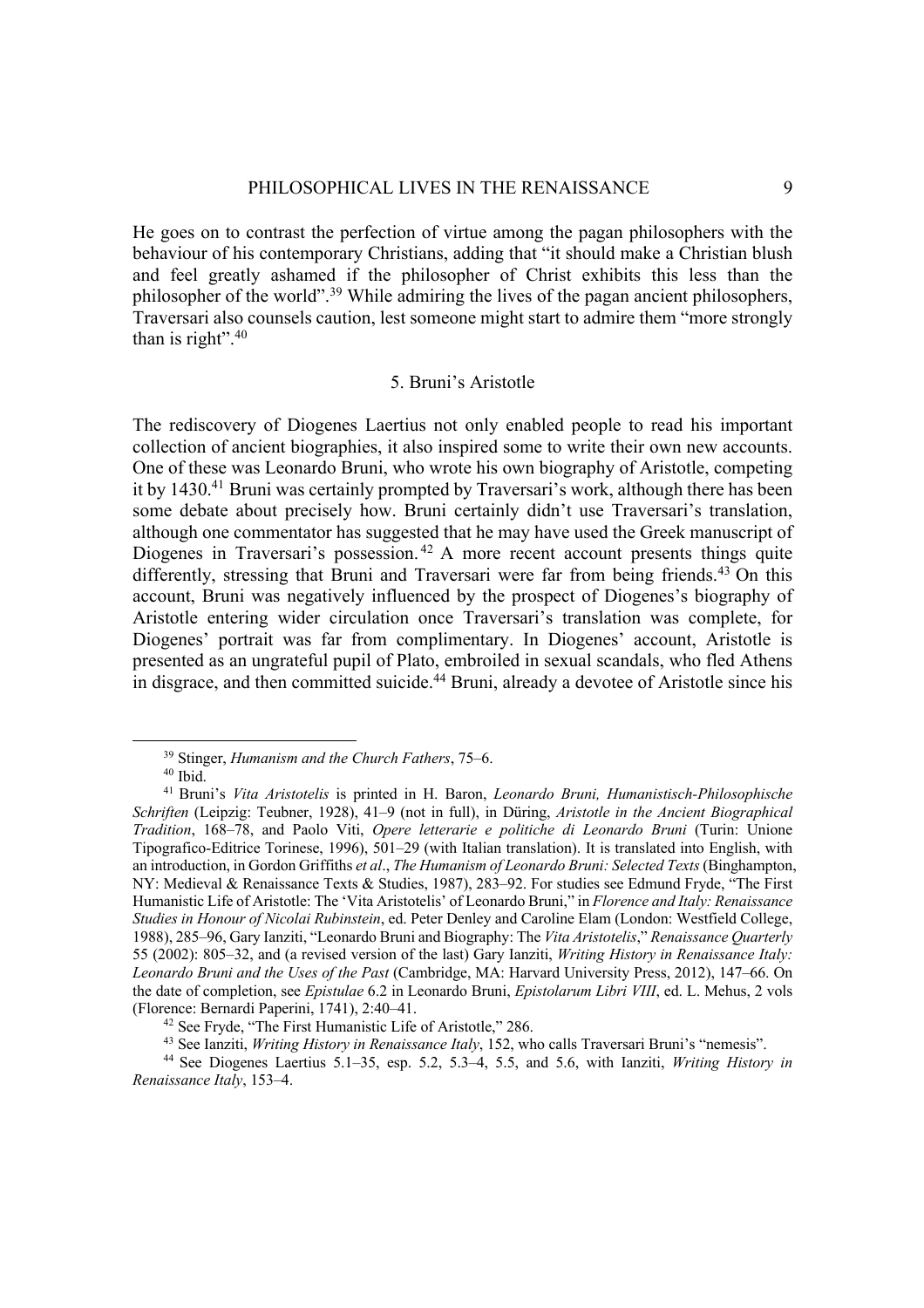translation of the *Nicomachean Ethics* from 1416, <sup>45</sup> wanted to counter this unflattering portrait by producing his own account of Aristotle's life and getting it into circulation before Traversari's Diogenes could do too much damage. At the same time he wanted to promote his own distinctively humanistic image of Aristotle both to re-appropriate him from the Scholastic tradition and to defend him against charges made by earlier humanists, such as Petrarch.<sup>46</sup> Bruni's life of Aristotle does indeed draw on Diogenes's account quite a lot, but, it has been argued, this is less a debt and more a point-by-point response.47 While Diogenes's biography of Aristotle was an important point of reference for Bruni, it was by no means the only one, and it is striking how often Bruni draws on Cicero for his information. Another important influence was the arrival in Florence of Francesco Filelfo, who took up a professorship there in 1429 and brought with him a copy of Aristotle's *Rhetoric*, which became another important point of reference for Bruni's distinctively humanistic portrait.<sup>48</sup>

Bruni's Aristotle is quite different from the image we tend to have of him today and how he was seen by Bruni's scholastic contemporaries. Following Cicero, Bruni presents Aristotle as both a master of rhetoric and a model of eloquence. <sup>49</sup> Bruni's list of Aristotle's works at the end of the life focuses on Aristotle's works in ethics, politics, rhetoric, and poetics – all standard humanist interests – while barely mentioning works such as the *Metaphysics* that were central to the Scholastic Aristotelian tradition.<sup>50</sup> Bruni's reliance on Cicero also led to doctrinal shifts, it has been claimed, for, according to one commentator, he followed Cicero in ascribing to Aristotle belief in individual immortal souls, in contrast to the then prevalent Averroist interpretation of the *De Anima*. <sup>51</sup> In both cases Bruni prioritized Cicero's reports of Aristotle's now lost published dialogues over the unpublished lecture notes via which readers have known Aristotle ever since Cicero's day. In Bruni's hands, then, Aristotle becomes a thoroughgoing humanist who can stand as a preeminent example of someone who combines mastery of both philosophy and rhetoric.

<sup>45</sup> The preface to this is printed in Baron, *Leonardo Bruni, Humanistisch-Philosophische Schriften*, 76–81, and it is translated in Griffiths *et al.*, *The Humanism of Leonardo Bruni*, 213–17.

<sup>46</sup> In the *De ignorantia* (in Francesco Petrarca, *Invectives*, ed. and trans. David Marsh (Cambridge, MA: Harvard University Press, 2003), 264–5 and 314–15), for instance, Petrarch was dismissive of Aristotle's Nicomachean Ethics.<br><sup>47</sup> See Ianziti, *Writing History in Renaissance Italy*, 159.<br><sup>48</sup> Ibid.<br><sup>49</sup> See Viti, *Opere letterarie e politiche*, 522; Griffiths *et al., The Humanism of Leonardo Bruni*, 290.<br><sup>50</sup> Se

 $291 - 2.$ 

<sup>51</sup> This is Fryde's suggestion ("The First Humanistic Life of Aristotle," 288–9), but it is not noted by Griffiths, Viti, or Ianziti. Bruni simply says (Viti, *Opere letterarie e politiche*, 518; Griffiths *et al*., *The Humanism of Leonardo Bruni*, 288) that Aristotle agreed with Plato on a range of topics, including the immortality of the soul.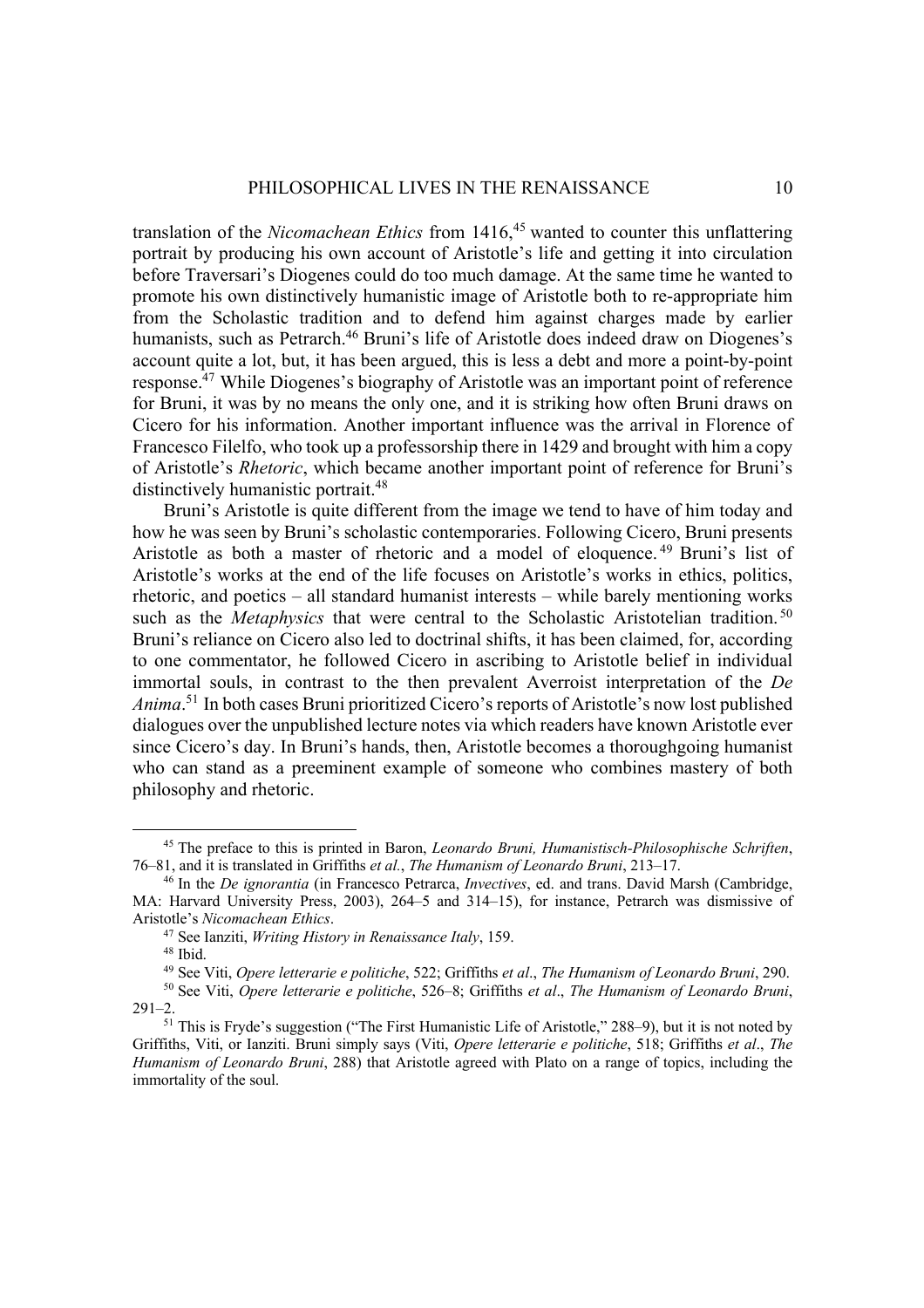Why did all this matter so much to Bruni? I think the answer is that he wanted to present Aristotle as a humanist role model, which is to say a guide to a certain way of life, $52$  and for Aristotle to be convincing in such a role he must be seen to have lived an exemplary life. While some commentators have suggested that Bruni's critique of certain aspects of Diogenes's life of Aristotle was an impressive example of source criticism, others have suggested that it was instead a simple act of hagiography, writing out the unhelpful gossip and highlighting the features that fitted Bruni's own ideal image of a humanist-cum-philosopher.53

# 6. Lives of Plato

Bruni was not the only person to become inspired by the recovery of Diogenes Laertius. Around the same time, Guarino of Verona composed a biography of Plato.<sup>54</sup> Guarino was a contemporary of Bruni's and, like him, a pupil of Manuel Chrysoloras.<sup>55</sup> His biography of Plato also dates from around 1430. While Bruni's life of Aristotle has been described as "a remarkable achievement", <sup>56</sup> one commentator has called Guarino's life of Plato simply "mediocre".<sup>57</sup> Even so, it stands as the first modern biography of Plato based on Greek sources. It was quickly followed by others, one by Giovanni Tortelli, and, unsurprisingly, one by Marsilio Ficino.<sup>58</sup>

Ficino's *Life of Plato* also drew heavily on Diogenes Laertius, supplemented with information from Cicero, Augustine, and Plato's own dialogues.<sup>59</sup> A first version was composed by 1474; it has been claimed that it opened his commentary on the *Philebus*. 60

<sup>52</sup> As Ianziti, *Writing History in Renaissance Italy*, 166, puts it, "as the teacher of the good life on this earth". Bruni describes Aristotle's aim as "to guide and direct our entire life" (Viti, *Opere letterarie e* 

politiche, 520; Griffiths et al., The Humanism of Leonardo Bruni, 289).<br><sup>53</sup> See the discussion in Ianziti, *Writing History in Renaissance Italy*, 154.<br><sup>54</sup> On this see Edmund Fryde, *Humanism and Renaissance Historiograp* 

<sup>&</sup>lt;sup>55</sup> On Chrysoloras, and Bruni and Gaurino as his pupils, see N. G. Wilson, *From Byzantium to Italy*: *Greek Studies in the Italian Renaissance*, Second Edition (London: Bloomsbury, 2017), 9–14, 15–25, and 49–54 respectively.<br><sup>56</sup> Düring, *Aristotle in the Ancient Biographical Tradition*, 178.

<sup>56</sup> Düring, *Aristotle in the Ancient Biographical Tradition*, 178. 57 See Fryde, "The First Humanistic Life of Aristotle," 286. Ianziti, *Writing History in Renaissance Italy*, 162, offers a slightly more positive assessment of Guarino's effort, describing it as respecting the tradition in which Diogenes's lives were written.<br><sup>58</sup> Guarino's biography of Plato has been described as "more sober and factual" than Ficino's; see

Fryde *Humanism and Renaissance Historiography*, 64. 59 It is printed as *Epistulae* 4.19 in Marsilio Ficino, *Opera*, 2 vols (Basil: Adamus Henricus Petrus,

<sup>1561), 1:763–70,</sup> and translated in *The Letters of Marsilio Ficino, Volume 3* (London: Shepheard-Walwyn, 1981), 32–48. 60 See *The Letters of Marsilio Ficino, Volume 3*, 89. However, it is not included in the edition of the

*Philebus* commentary in Michael, J. B. Allen, *Marsilio Ficino: The Philebus Commentary* (Berkeley: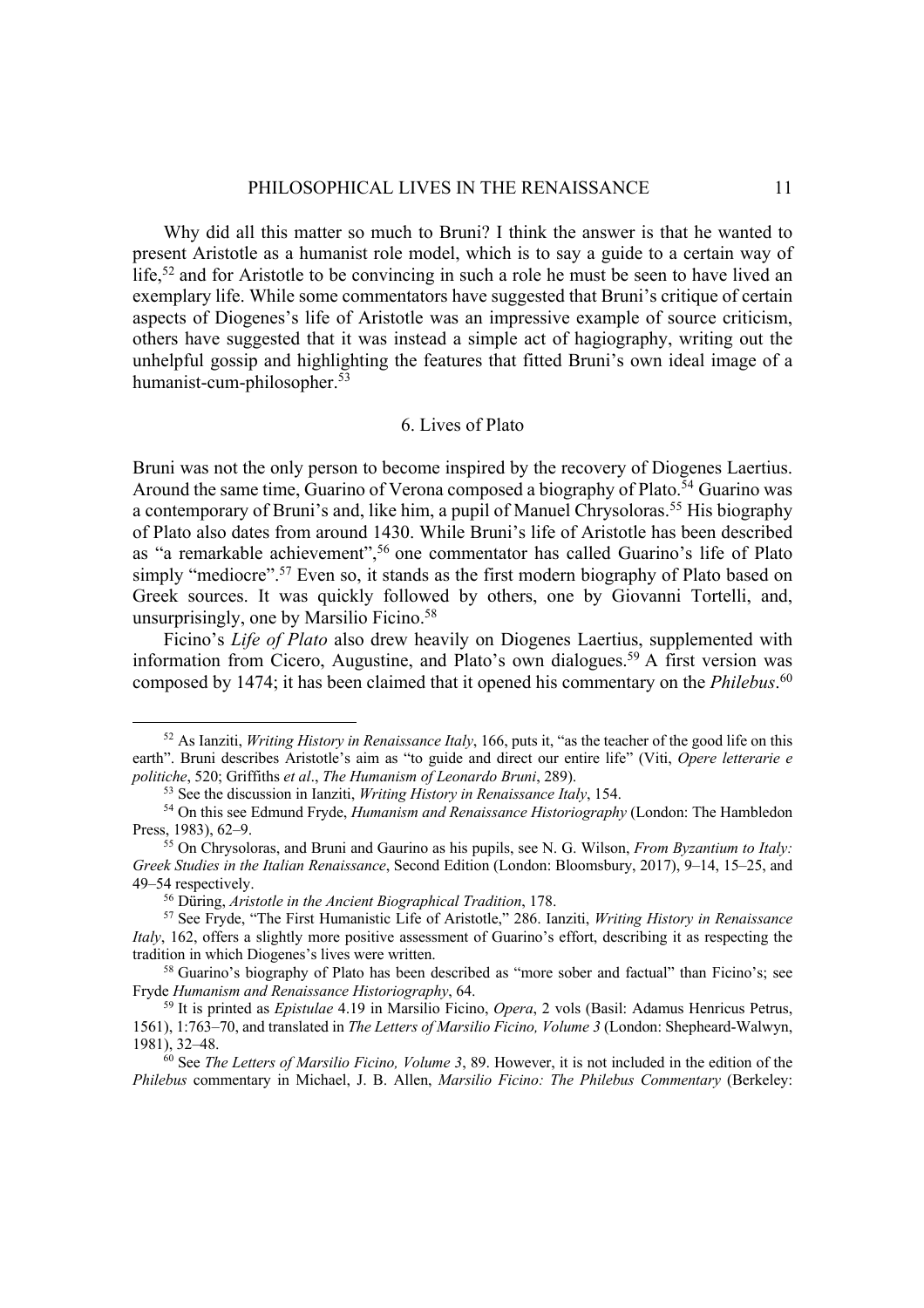A later, final version was completed in 1477, to function as an introduction to his translation of Plato's dialogues into Latin. It is also included in Book 4 of Ficino's *Letters*. In both cases the study of the biography of the philosopher is presented as an important preparation for the study of their doctrines. In his preface, addressed to Francesco Bandini, Ficino described his biography as an attempt "to paint the ideal form of a philosopher", adding that through it one "may see equally philosopher and philosophy".<sup>61</sup> Echoing a common theme in antiquity, he adds that this image of a philosophical life is naturally second best when compared to a living example of a philosopher.<sup>62</sup> There are two key points to draw from Ficino's brief opening remarks. First, the person of the philosopher and the subject of philosophy are more or less identified as one and the same thing. Second, the best way to comprehend philosophy is via an encounter with a philosopher, who lives a philosophical life; if that is not possible then the next best thing is to study the lives of philosophers via their biographies. Although Ficino does not explicitly connect his own biography of Plato with the ancient Neoplatonic tradition of prefacing the study of the dialogues with the study of Plato's life, the resonances are fairly clear. Ficino takes from that tradition the Socratic conception of philosophy as care of the soul that results in a transformation of one's way of life. In that tradition, the goal is not to learn philosophy, it is to become a philosopher, and, as Ficino would have it, an idealized image of Plato is itself the ideal form of what a philosopher is. Put in those terms, it would be absurd to embark on the project of becoming a philosopher without first studying an image of what one hopes to become.

# 7. The Aldine Aristotle

Towards the end of the fifteenth century we also see a revival of interest in the ancient Greek commentators on Aristotle. This brought with it renewed attention to his ancient biographies. A key force here was the humanist and printer Aldus Manutius, who, in the preface to the first volume of his edition of the works of Aristotle printed in 1495, proclaimed his intention to print all the Greek commentaries on Aristotle that he could find. <sup>63</sup> In the second volume of his edition, Aldus opened with two biographies of

University of California Press, 1975), and Allen makes no mention of it in his detailed account of the history of the text. 61 See Ficino, *Opera*, 1:763; *The Letters of Marsilio Ficino, Volume 3*, 32. These remarks are in the

opening paragraph of *Epistulae* 4.19 but are omitted in the version appended to Plato's works, in for example Plato, *Omnia Divini Platonis Opera Tralatione Marsilii Ficini* (Lyon: Antonius Vincentius, 1548), ff. a3r–a4v. 62 Compare this with a similar thought in Seneca, *Epistulae* 6.6, briefly discussed in Sellars, *The Art* 

*of Living*, 31. 63 See the preface in Aldus Manutius's edition of Aristotle's *Organon* (Venice, 1495), ISTC

ia00959000; the relevant passage is reprinted and translated in N. G. Wilson, *Aldus Manutius, The Greek Classics*(Cambridge, MA: Harvard University Press, 2016), 16–17. Note also Aldus's preface to his edition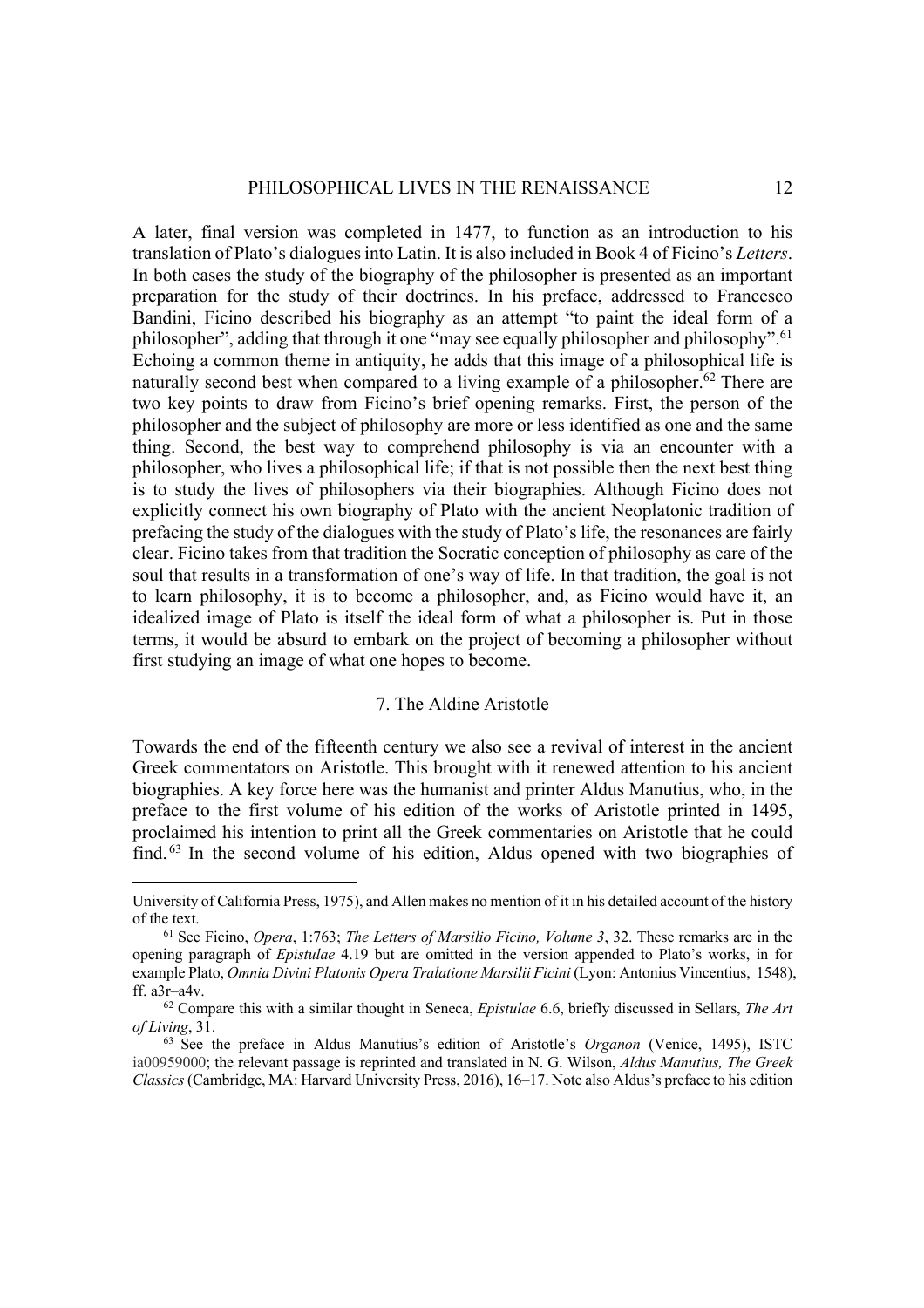Aristotle, the first taken from Diogenes Laertius and the second attributed to the Aristotelian commentator John Philoponus.<sup>64</sup> It was presumably found in a manuscript prefacing a commentary by Philoponus and thought to be by the commentator himself. A couple of years later, in 1503, more or less the same biography was printed (there is some variation in the last few lines) without explicit attribution, this time prefacing a commentary on the *Categories* by Philoponus's teacher, Ammonius. <sup>65</sup> Given the slight variation between the two texts, one might assume that the two versions came from different manuscripts, one containing a commentary by Philoponus and one with a commentary by Ammonius. That is certainly possible, given that the biography itself was a standard text, now usually referred to as the *Vita Aristotelis Vulgata*. 66

This brings us back to the late ancient practice of prefacing the study of the works of a philosopher by reading their biography. As we have just seen, Aldus's edition of Aristotle was prefaced by a biography, and printed editions of Ficino's translation of Plato were prefaced by his biography too.<sup>67</sup> It quickly became standard practice to preface a printed edition of the works of an ancient philosopher with a life. Alongside Plato, Aristotle, and Seneca, one might add Lucretius, who was the subject of eight biographies during the Renaissance.<sup>68</sup> Most of these were produced in the sixteenth century to accompany printed editions of his *De Rerum Natura*, culminating in Lambin's of 1570.69

of Ammonius's commentary on the *De Interpretatione* (*Ammonii Hermei commentaria in librum Peri Hermenias* (Venice, 1503); also in Wilson, *Aldus Manutius, The Greek Classics*, 114–15).<br><sup>64</sup> See *Aristotelis de physico auditu. Libri octo* (Venice: Aldus Manutius, 1497), f. \*r. The opening

table of contents lists "Aristotelis uita ex laertio" followed by "Eiusdem uita per ioannem philoponum". There is also a biography of Theophrastus, "ex laertio", because this volume also contains a number of his works. Aldus commented on including these biographies in his preface to the volume, reprinted and translated in Wilson, *Aldus Manutius, The Greek Classics*, 36–45. 65 See *Ammonii Hermei commentaria in librum Peri Hermenias* (Venice: Aldus Manutius, 1503). This

volume contains commentaries by Ammonius and Leo Magentinus on *De Interpretatione*, announced on the title page, followed by Michael Psellus, also on *De Interpretatione*, and then Ammonius on the *Categories*, both of which the title page does not mention. The biography of Aristotle is printed as a preface to Ammonius's *Categories* commentary. Aldus's preface to the volume is reprinted and translated in Wilson, *Aldus Manutius, The Greek Classics*, 114–17. This was his first publication of one of the Greek commentaries on Aristotle; as noted above, he planned to publish them all but only managed three volumes in his lifetime. However, his successors continued the project issuing the first editions of a good majority of the surviving texts, on which see the Appendix in John Sellars, "The Aristotelian Commentators: A Bibliographical Guide," in *Philosophy, Science, and Exegesis in Greek, Arabic, and Latin Commentaries*, ed. Peter Adamson, Han Baltussen, and Martin Stone, 2 vols (London: Institute of Classical Studies, 2004), 1:239–68, esp. 263–8.<br><sup>66</sup> For the text and discussion see Düring, *Aristotle in the Ancient Biographical Tradition*, 120–39.<br><sup>67</sup> See for example the 1548 edition of Ficino's translation of Plato noted above, ff. a3<sup>r</sup> –a

<sup>. 68</sup> See the thorough discussion in Ada Palmer, *Reading Lucretius in the Renaissance* (Cambridge, MA: Harvard University Press, 2014), 140–91. 69 See D. Lambin, *T. Lucretii Cari De Rerum Natura Libri VI* (Paris: Apud Ioannem Bene natum,

<sup>1570),</sup> ff.  $d1^{r}-e1^{v}$ .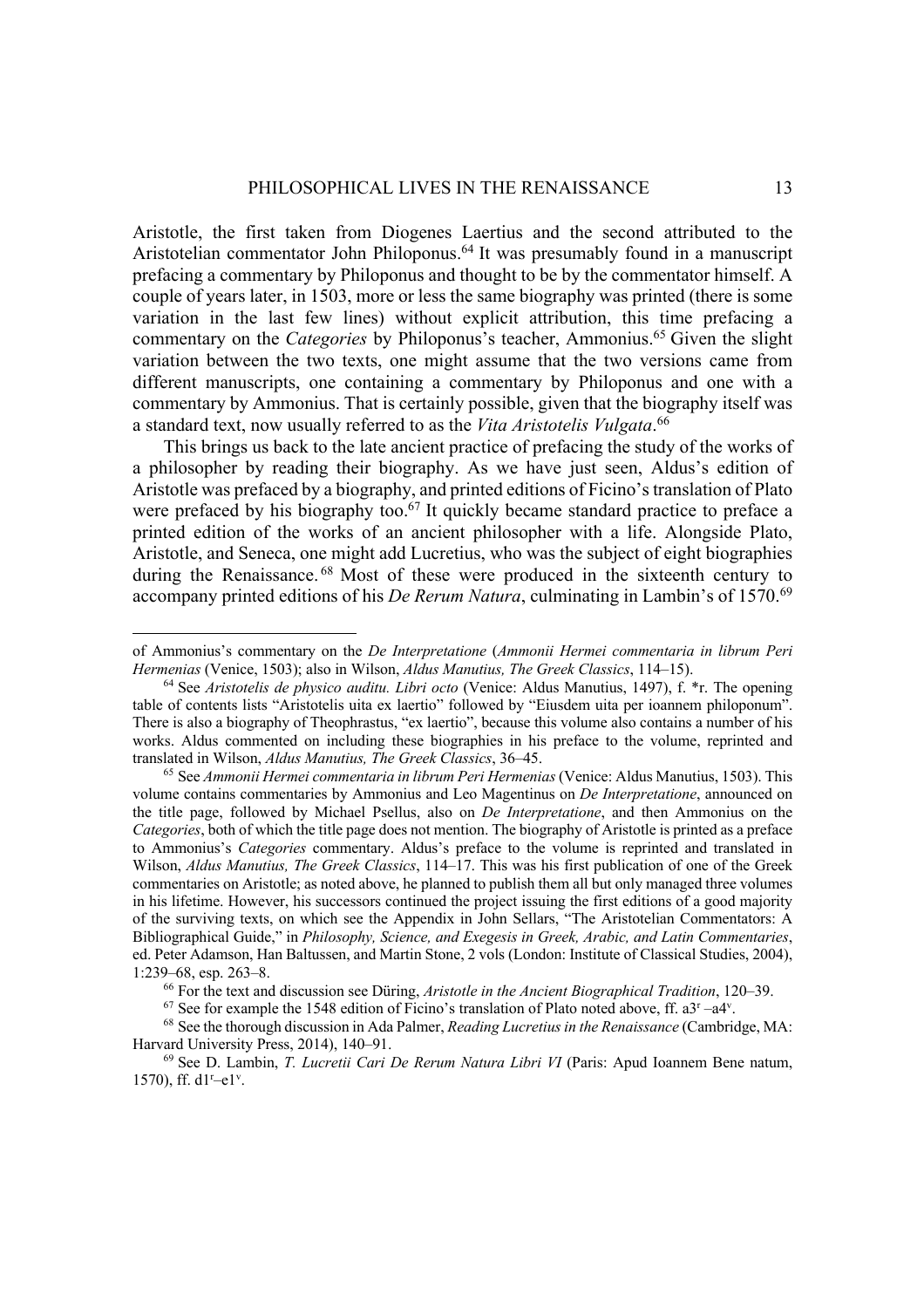Sometimes these biographies of ancient philosophers were new works of scholarship, sometimes they were ancient biographies, and sometimes they were probably whatever the editor could get their hands on. In the case of Lucretius, where there was minimal ancient biographical information available, these biographies were more or less pure fabrication. Often they were printed without attribution. Barzizza's biography of Seneca, with which we began, was recycled numerous times, printed anonymously in many early editions, such as those issued in 1490, 1493, and 1503, and then in Erasmus's two editions of Seneca, printed in 1515 and 1529.70 At the same time, Traversari's Latin version of Diogenes Laertius's history of ancient philosophy presented as a series of lives circulated widely in small, pocket editions throughout the sixteenth century.<sup>71</sup>

In the seventeenth century this tradition continued in, for example, the history of philosophy composed by Thomas Stanley, which was the first history of philosophy written in English.<sup>72</sup> This was in large part a massively expanded and annotated translation of Diogenes Laertius, retaining the structure of organization around a series of lives.73 It has been argued that the real shift away from this way of thinking about the history of philosophy as a series of lives started in the mid eighteenth century and, in particular, with the publication of Jacob Brucker's history of philosophy in the 1740s.<sup>74</sup> While Brucker inevitably still talked about individual philosophers in chronological order, and many biographical details remain, we see the beginnings of a shift to the idea that each philosophy is a distinctive philosophical system, a body of thought rather than a way of life. Brucker defines philosophy in his opening dissertation as a love of wisdom that incites people to pursue important and useful knowledge.<sup>75</sup> He goes on to define what he takes the history of philosophy to be: it can be either a history of doctrines or one of

<sup>70</sup> See Panizza, "Gasparino Barzizza's Commentaries," 336–7. 71 One such example is *Diogenis Laertii De Vita et Moribus Philosophorum Libri X* (Lyon: Apud

<sup>&</sup>lt;sup>72</sup> See Thomas Stanley, *The History of Philosophy: Containing the Lives, Opinions, Actions, and Discourses of the Philosophers of Every Sect*, The Third Edition (London: Battersby, 1701). I have

<sup>&</sup>lt;sup>73</sup> See Anthony Grafton, "Diogenes Laertius: From Inspiration to Annoyance (and Back)," in Diogenes Laertius, *Lives of the Eminent Philosophers*, ed. James Miller (New York: Oxford University Press, 2018), 546–54, at 552, discussing the ways in which Stanley follows Diogenes in some ways, but tries to depart from him in others. 74 Brucker's *Historia Critica Philosophiae* was first published in 1742–44, and then revised and

expanded in the 1760s; see Jacob Brucker, *Historia Critica Philosophiae*, Editio Secunda, 6 vols (Leipzig: Weidmann & Reich, 1767), which is the edition I have consulted. Note also the abridged English translation in William Enfield, *The History of Philosophy … Drawn up from Brucker's Historia Critica Philosophiae*, 2 vols (London: William Baynes, 1819). For discussion see Leo Catana, *The Historiographical Concept 'System of Philosophy': Its Origin, Nature, Influence and Legitimacy* (Leiden: Brill, 2008).

<sup>75</sup> See Brucker, *Historia Critica Philosophiae*, 1:5–6, with the English summary in Enfield, *The History of Philosophy*, 1:25.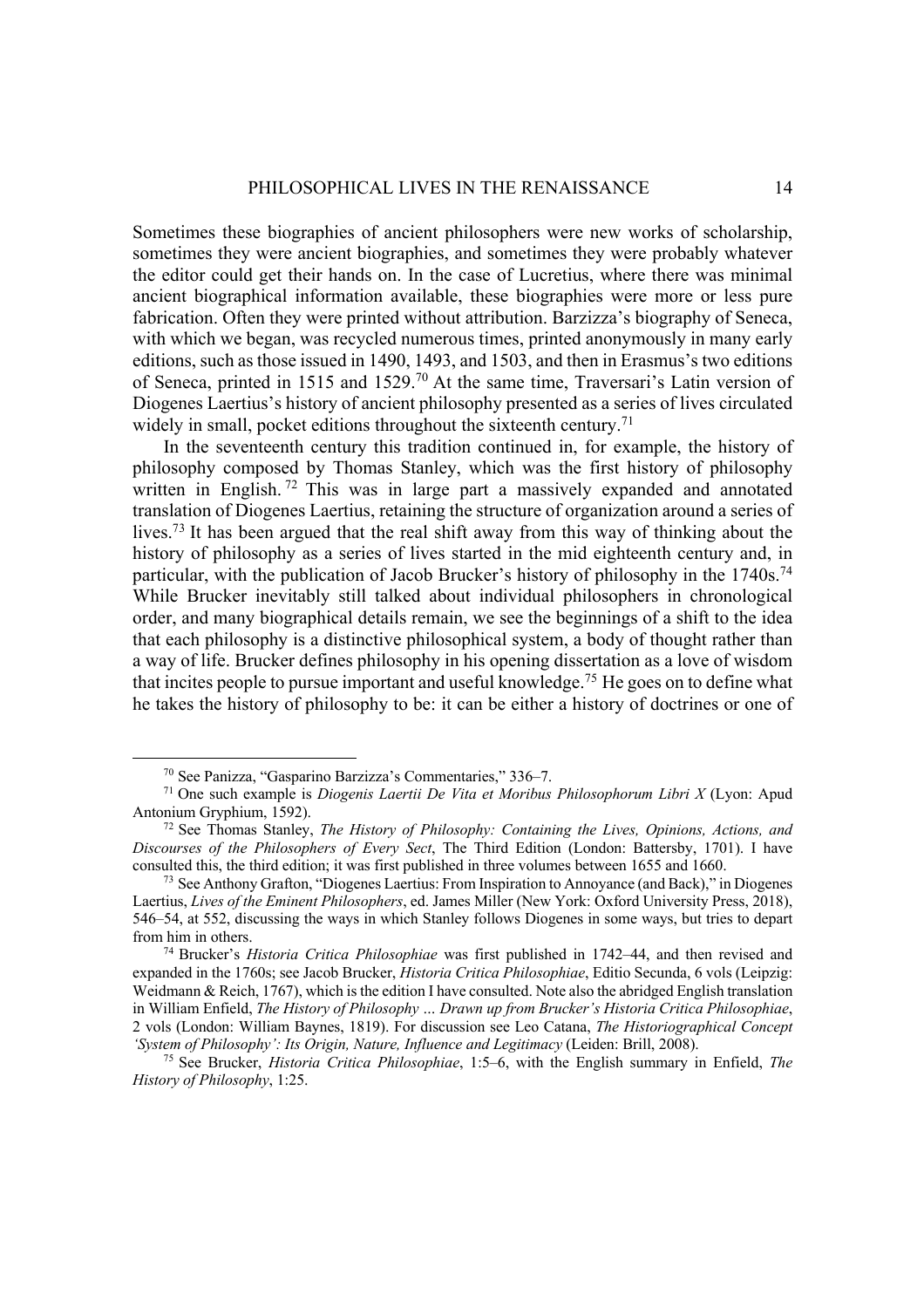individuals. <sup>76</sup> As a history of doctrines, it outlines the opinions expressed by different systems, and so therefore is a history of the human understanding. As a history of individuals, it relates incidents in the lives of philosophers, and in particular "remarks particularly those circumstances in their character and situation which may be supposed to have influenced their opinions".77 Although in one sense this still echoes the title of Diogenes Laertius's work, *The Lives and Opinions of the Philosophers*, in Brucker the life is firmly second place to the doctrines, and only has value in so far as it might shed light on the formation of the doctrines. The idea that the life might in some way express or embody the philosopher's doctrines has now gone.

A more emphatic shift can be seen at the very end of the eighteenth century in the work of the Kantian philosopher Karl Leonhard Reinhold.<sup>78</sup> His attempt to reform the writing of the history of philosophy along Kantian lines led him to reject all biographical material, even the sort held on to by Brucker. In no uncertain terms he insisted that:

The biography of philosophers does absolutely not belong in the history of philosophy, which troubles itself simply with the inner destiny of the science, but in no way with its caretaker and carrier.<sup>79</sup>

The Kantian historian of philosophy Wilhelm Tennemann, whose popular *Grundriss de Geschichte der Philosophie* went through multiple editions and was translated into French, Italian, and English, put this new attitude into practice. <sup>80</sup> For Tennemann, philosophy was "a science of the ultimate principles" and so a history of philosophy ought to focus on the historical development of this science.<sup>81</sup> With this in mind, he divided material relevant to the history of philosophy into two kinds: the internal, which deals with the development of rational understanding, and the external, which deals with contingent circumstances including the lives and characters of philosophers.<sup>82</sup>

<sup>76</sup> Brucker, *Historia Critica Philosophiae*, 1:10: *Scilicet vel doctrinarum ea est, vel personarum*. See also the discussion by M . Longo in Gregorio Piaia and Giovanni Santinello, *Models of the History of Philosophy, Volume II: From the Cartesian Age to Brucker* (Dordrecht: Springer, 2011), 484–8.

<sup>77</sup> Enfield, *The History of Philosophy*, 1:26. 78 See Karl Leonhard Reinhold, "Über den Begrif der Geschichte der Philosophie," *Beyträge zur Geschichte der Philosophie* 1 (1796): 3-36.

 $^{79}$  Reinhold, "Über den Begrif der Geschichte der Philosophie," 26-7. I take this translation from Peter K. J. Park, *Africa, Asia, and the History of Philosophy* (Albany: SUNY Press, 2013), 160. See also Park's

<sup>&</sup>lt;sup>80</sup> Tennemann's *Grundriss de Geschichte der Philosophie* was first published in 1812, based upon his eleven-volume *Geschichte der Philosophie* published between 1798 and 1819. 81 I quote from Wilhelm Tennemann, *A Manual of the History of Philosophy*, trans. A. Johnson, rev.

J. R. Morell (London: Bohn, 1852), p. 2. 82 Ibid., pp. 3-4.